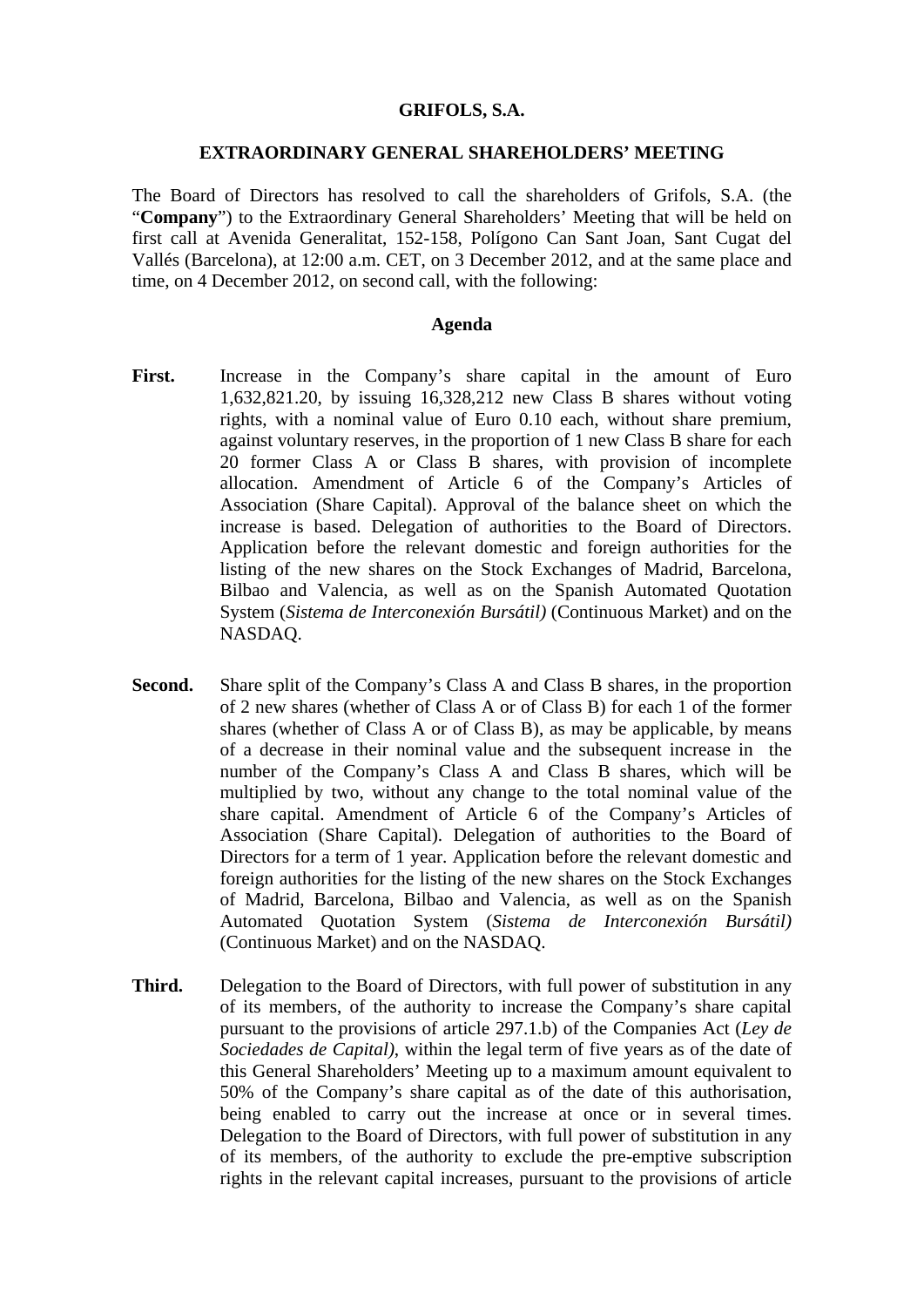506 of the Companies Act. To revoke the resolution of delegation to the Board of directors of the authority to increase the Company's share capital passed on 2 December 2011.

- Fourth. Delegation to the Board of Directors, with full power of substitution in any of its members, of the authority to apply for the listing of the Company's ordinary Class A shares on the NASDAQ.
- Fifth. Granting of authorities to formalise and execute the resolutions passed by the General Meeting.

It is stated that, pursuant to the provisions of the Company's Articles of Association, only the shareholders who hold Class A shares will have the right to vote regarding the items included on the agenda.

# **Information right**

As from the date hereof, any shareholder will have the right to examine at the registered office of the Company (calle Jesús y María, 6, 08022 Barcelona), to look-up on the corporate web page ([www.grifols.com\)](http://www.grifols.com/), and obtain or request the immediate delivery of the following documents free of charge:

- (i) Proposed resolutions corresponding to the items included on the agenda of the General Shareholders' Meeting;
- (ii) Complete text of the proposed amendment to the Company's Articles of Association and the relevant directors' report regarding (a) the proposal of share capital increase referred to in the first item of the agenda; (b) the share split proposal referred to in the second item of the agenda, and (c) the proposal of share capital increase referred to in the third item of the agenda;
- (iii) The report prepared by the Company's auditor of the accounts regarding the balance sheet on which the share capital increase mentioned in the first item of the agenda is based.

Additionally, pursuant to the provisions of articles 197 and 520 of the Companies Act (*Ley de Sociedades de Capital*), article 39 of the Regulation of the Board of Directors and Article 9 of the Regulation of the General Shareholders' Meeting, as from the date of publishing of the notice of call, the shareholders may request the Board of Directors in writing up to the seventh day prior to the date scheduled for the holding of the General Meeting, or verbally while the meeting is held, the information and clarifications that they may deem necessary, or to raise any question they may deem pertinent regarding the items included on the agenda. Furthermore, with the same advance notice and form, the shareholders may request any information or clarification or raise any questions concerning the information accessible to the general public that has been provided by the Company to the National Securities Market Commission (*Comisión Nacional del Mercado de Valores*) since the last General Meeting was held (24 May 2012).

## **Right to attend**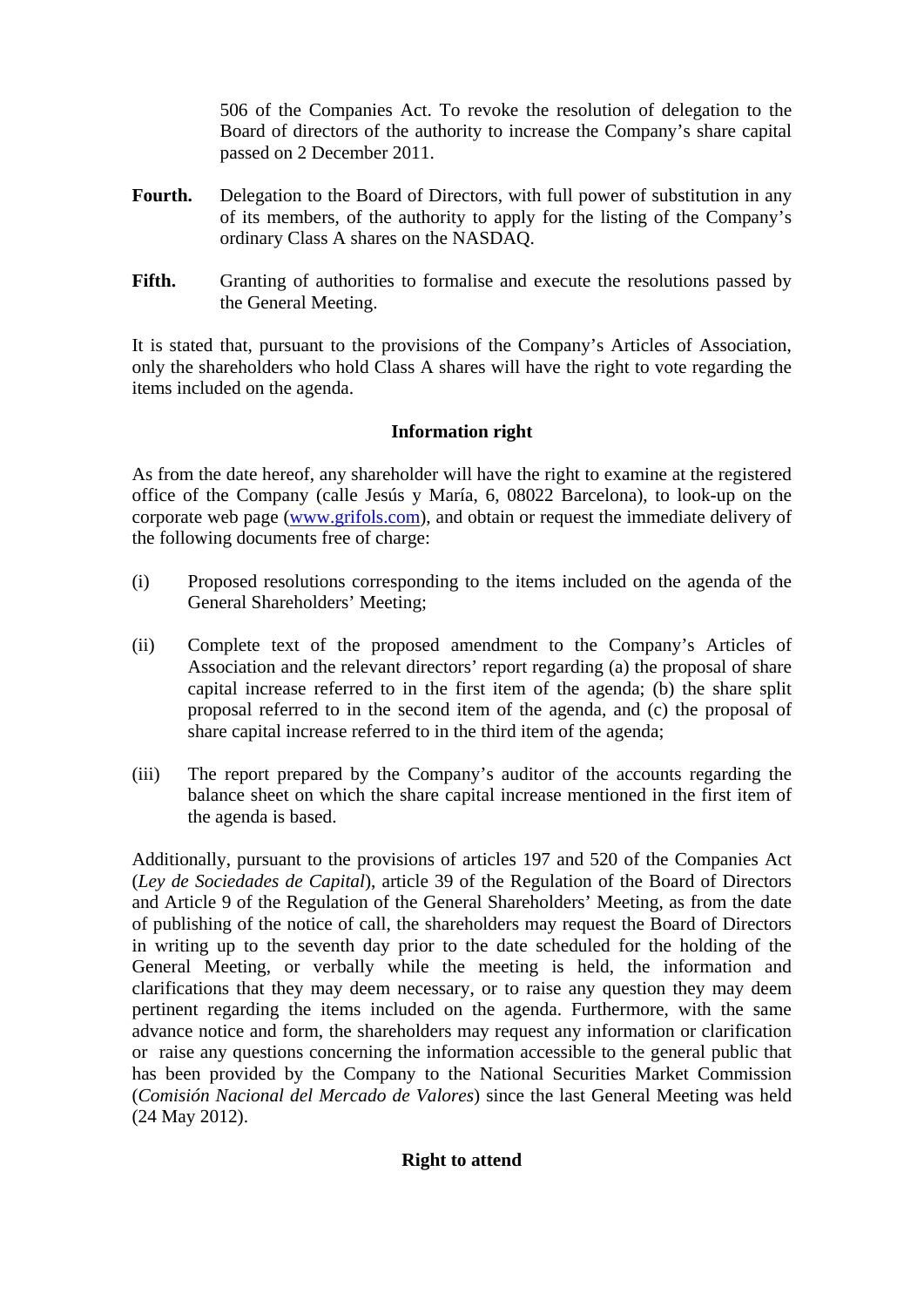All shareholders will have the right to attend the General Shareholders' Meeting of the Company, as long as their shares are registered under their name in the corresponding accounting registry at least five days prior to the day on which the General Shareholders' Meeting is to be held.

In order to exercise their right to attend, the shareholder must have the relevant attendance card issued for such purposes by the entities responsible for the accounting registry.

Those shareholders who have the right to attend may enable their representation by another person through a proxy, even if such person is not a shareholder. The representation shall be conferred on a special basis for this specific General Shareholders' Meeting, in writing or via distance communication means as set forth below.

# **Vote and distance delegation**

The shareholders may cast their vote regarding the proposals included on the agenda through the following distance communication systems:

- (a) by means of postal correspondence, or by sending the attendance, delegation and distance voting card, duly signed and with an indication of the direction of their vote, to the following address: Grifols, S.A. (ref.: General Shareholders' Meeting), calle Jesús y María, 6, 08022, Barcelona, Spain; and
- (b) by means of electronic communication, through the Company's corporate web page ([www.grifols.com\)](http://www.grifols.com/), as long as the security of the electronic communications is guaranteed, and the electronic document through which the vote is casted includes a recognised electronic signature, pursuant to the provisions of the Electronic Signature Act (*Ley de Firma Electrónica*), or is considered valid by the Board of Directors because it fulfils the adequate guarantees on authenticity and identity of the voting shareholder.

Likewise, the shareholders may confer their representation, specifically for this General Shareholders' Meeting, by the following distance communication systems:

- (a) by means of postal correspondence, or by sending the attendance, delegation and distance voting card, duly signed and with an indication of the direction of their vote, to the following address: Grifols, S.A. (ref.: General Shareholders' Meeting), calle Jesús y María, 6, 08022, Barcelona, Spain; and
- (b) by means of electronic communication, through the Company's corporate web page ([www.grifols.com\)](http://www.grifols.com/), as long as the security of the electronic communications is guaranteed, and the electronic document through which the vote is casted includes a recognised electronic signature, pursuant to the provisions of the Electronic Signature Act (*Ley de Firma Electrónica*), or is considered valid by the Board of Directors because it fulfils the adequate guarantees on authenticity and identity of the voting shareholder.

The shareholder who confers his representation by distance communication systems must notify the appointed proxy of the representation conferred. When the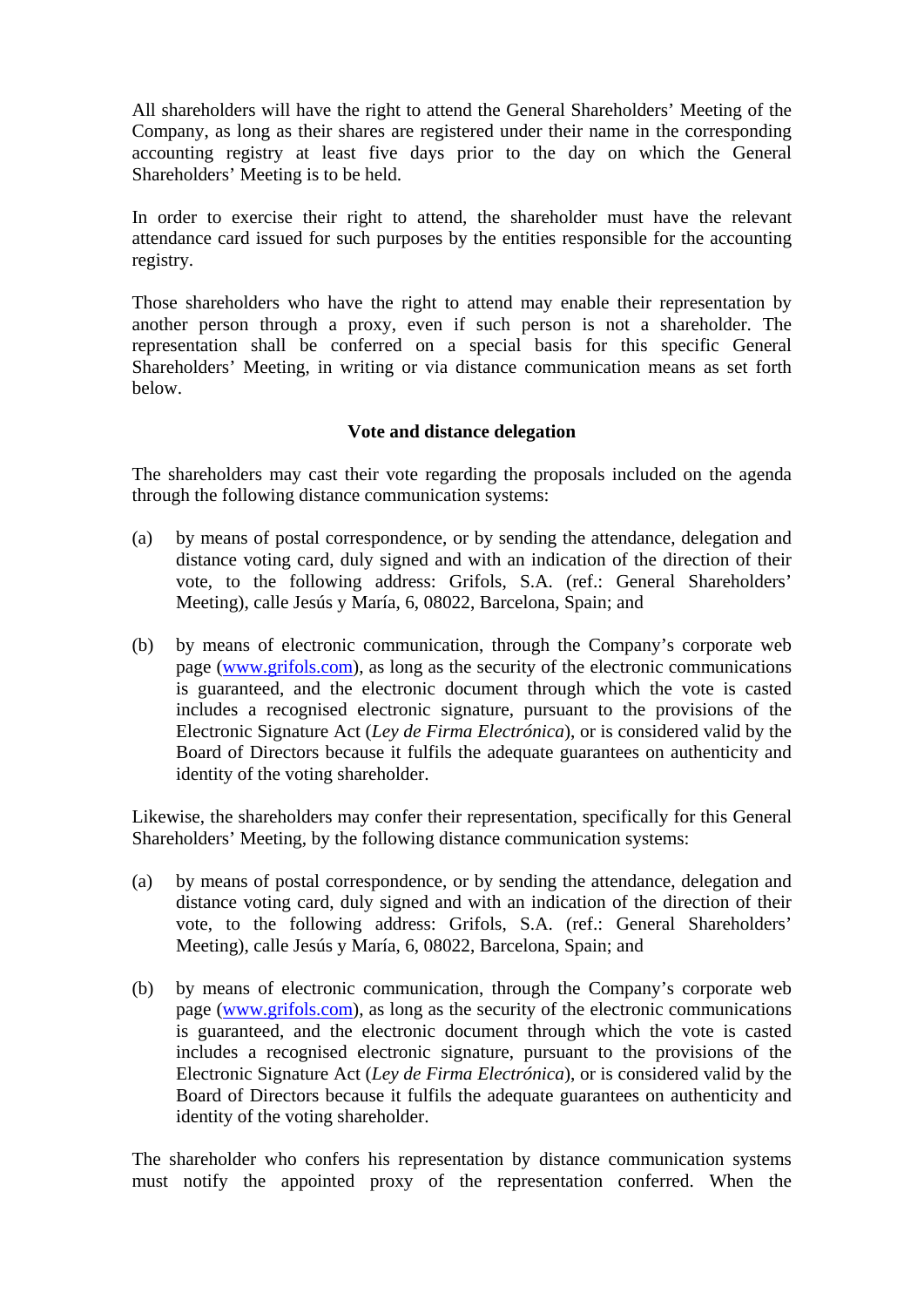representation is conferred to a Company's Director and/or the Secretary and/or the Vice Secretary, such notification will be considered implemented upon its receipt by the Company.

Distance delegations must be accepted by the proxy, not being able to join otherwise. For this purpose, all distance delegations in favour of individuals other than the Company's Directors and/or Secretary and/or Vice Secretary, must be printed out, signed and submitted by the proxies, together with an identifying document, to the personnel in charge of the shareholders registry on the date and place where the meeting is being held, within the hour immediately prior to its scheduled start.

Moreover, the delegation card duly completed and signed may also be submitted by the proxy physically attending the Meeting, together with an identifying document, to the personnel in charge of the shareholders registry on the date and place where the meeting is being held, within the hour immediately prior to its scheduled start

In order to be valid, both the vote and the distance delegation must be received by the Company at least five (5) days prior to the date set for the General Shareholders' Meeting to be held.

The Company reserves the right to amend, suspend, cancel or restrict the electronic voting and delegation mechanisms for technical or security reasons. The Company further reserves the right to request such additional identification from the shareholders as deemed convenient in order to guarantee the identity of those assisting, the authenticity of the vote or the delegation and, in general, the legal certainty of the holding of the General Shareholders' Meeting.

The Company will not be responsible for any damages caused to the shareholder due to the lack of availability and effective operation of its web page and of the services or contents provided through such page as a result of any failure, overload, fallen lines, connection failure or any other equal or similar incident whatsoever, beyond the Company's control, which prevents the use of the electronic voting and delegation mechanisms.

Computer application for the casting of the vote and the delegation through electronic means will be operative as of 19 November 2012 at 00:00:01 hrs. CET and up to 27 November 2012, at 23:59:59 p.m. CET.

## **Participation of a Notary at the Meeting**

The Board of Directors has resolved to request, pursuant to the provisions of article 203 of the Companies Act (*Ley de Sociedades de Capital*), the presence of a Notary to draw up the minutes of the General Shareholders' Meeting.

## **Personal data**

Personal data sent by the shareholders to the Company for the exercise of their information, attendance and representation rights at the General Meeting or the personal data provided for such purpose by the entities which are the depositaries of the shares held by such shareholders, shall be processed by the Company to manage the development, compliance with and control of the existing shareholder relationship as